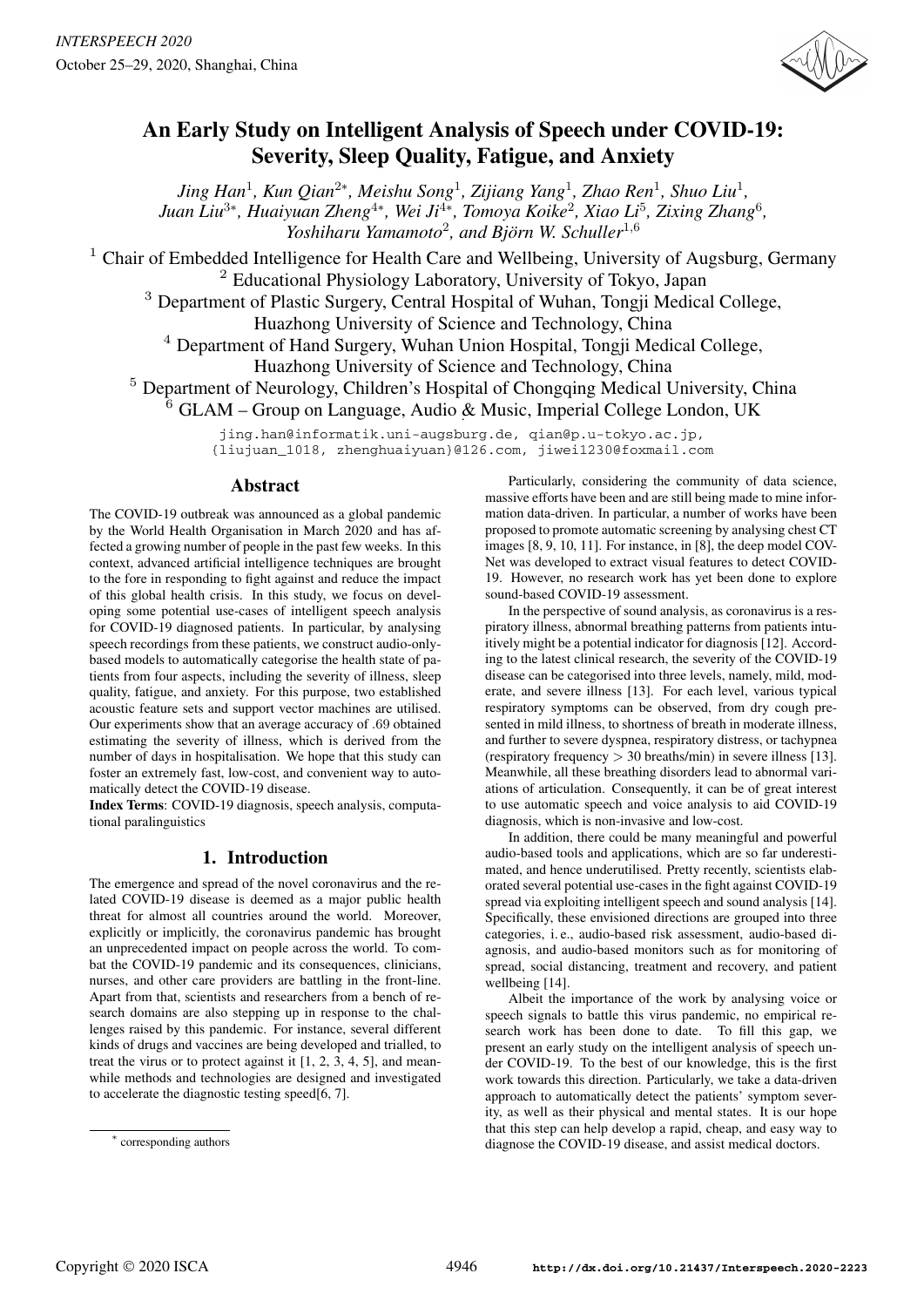Table 1: *Statistics of the COVID-19 audio data.*

| $mean \pm std$ dev          | female        | male          | all genders   |
|-----------------------------|---------------|---------------|---------------|
| age [years]                 | $64.4 + 9.5$  | $62.7+9.6$    | $63.4 + 9.9$  |
| height $\lceil$ cm $\rceil$ | $158.8 + 9.0$ | $173.4 + 9.2$ | $167.2 + 9.2$ |
| weight [kg]                 | $59.1 + 13.6$ | $71.0 + 14.1$ | $66.0 + 13.5$ |

# 2. Data Collection

For this work, getting collected and annotated data is the first step. At present, data collection is underway worldwide from both infected patients at various stages of the disease, and healthy individuals as a control group. For instance, the App "COVID-19 Sounds App"<sup>1</sup> has been released from the University of Cambridge to help researchers detect if a person is suffering from COVID-19, by collecting recordings of participants' voice, their breathing, as well as coughing. Likewise, researchers from Carnegie Mellon University launched a new App "Corona Voice Detect"<sup>2</sup> to gather voice samples, such as coughs, several vowel sounds, counting up to twenty, and the alphabet. Nonetheless, currently all these data are not publicly available for research purposes.

We collected in-the-wild individual-case data of 52 COVID-19 infected hospitalised patients (20 females and 32 males) from two hospitals in Wuhan, China. Data were collected between 20 to 26 March 2020. For each patient, five sentences were recorded one after another via the Wechat App, when doctors and nurses were making their daily rounding to check the patients. As a result, five recordings per patient were acquired during data collection. Note that, these five sentences all have neutral meaning and one example (relating to the date and days as variables) is given below:

- 1. <sup>今</sup>天是2020年3月26号。
- 2. 我同意使用我的语音进行与肺炎相关的研究。
- 3. <sup>这</sup>是我住院的第12天。
- 4. 我很想早点康复出院。
- 5. <sup>今</sup>天的天气是晴天。

(when translated into English)

- 1. Today is 2020 March 26th.
- 2. I agree to use my voice for coronavirus-related research purposes.
- 3. Today is the twelfth day since I stayed in the hospital.
- 4. I wish I could rehabilitate and leave hospital soon.
- 5. The weather today is sunny.

Moreover, three self-report questions were answered by each patient, regarding her (or his) sleep quality, fatigue, and anxiety. Specifically, participants rated their sleep quality/ fatigue/ anxiety by choosing from three different levels (i. e., low, mid, and high). Furthermore, regarding demographic information, another four characteristics of the patients were collected, including age, gender, height, and weight. Note that, the height and weight information from 13 patients were not provided. A statistical overview of the data can be seen in Table 1. Furthermore, a distribution of the self-reported sleep quality, fatigue, and anxiety, grouped by gender, is illustrated in Fig. 1.



Figure 1: *Distribution of 51 COVID-19 patients' self-reported questionnaires regarding to their health states in three categories, namely, sleep quality, fatigue, and anxiety. For each category, the patient is asked to select one of three degrees (i. e., low, mid, and high).*

# 3. Data Preprocessing

Once the COVID-19 audio data were collected, a series of data preprocessing processes were implemented. Specifically, we did the following four processes: data cleansing, handannotating of voice activities, speaker diarisation, and speech transcription. Details are provided below.

Data Cleansing: as the recordings were collected in the wild, there were few unsuccessful recordings where the patient failed to provide any speech rather than noisy background. In such cases, the recordings were discarded for further analysis. As a result, recordings from one female patient were discarded, resulting in data from only 51 subjects for further processing.

Voice Activity Detection: for each recording, then, the presence or absence of human voice was detected manually in Audacity<sup>3</sup>. This is because, for some recordings, there were silence periods for the first few seconds and/or the last few seconds. Note that, we only removed the beginning and the end of unvoiced parts from each recording where no audible breathing took place. Hence, only voiced segments (e. g., speech, breathing, and coughing) from the recordings were maintained.

Speaker Diarisation: among the remaining voiced segments, there is speech from other individuals than the targeted patient. For this reason, we manually checked and annotated the speaker identities for each voiced segment, indicating if the voice was generated by the patient, or by anyone else.

Speech transcription: after annotating the speaker identities, voiced segments from the targeted diagnosed patients were converted into text transcriptions. Note that, while the collection was in the wild, beyond the aforementioned five sentences, some spontaneous recordings were spoken by the patients but with impromptu and unscripted content.

After data preprocessing, we obtained in total of 378 segments. For this preliminary study, we focus only on the scripted segments from patients, leading to 260 pieces of recordings for further analysis. A statistic of the distribution of the five sentences is provided in Table 2. It can be seen that the distribution is imbalanced. The reason is that, some patients recorded the same content more than once, while some patients failed to supply all five recordings.

These 260 audio segments from 51 COVID-19 infected patients, were then converted to mono signals with a sampling rate of 16 kHz for further analysis.

 $\frac{1}{1}$ https://www.covid-19-sounds.org/en/

<sup>2</sup>https://cvd.lti.cmu.edu/

<sup>3</sup>https://www.audacityteam.org/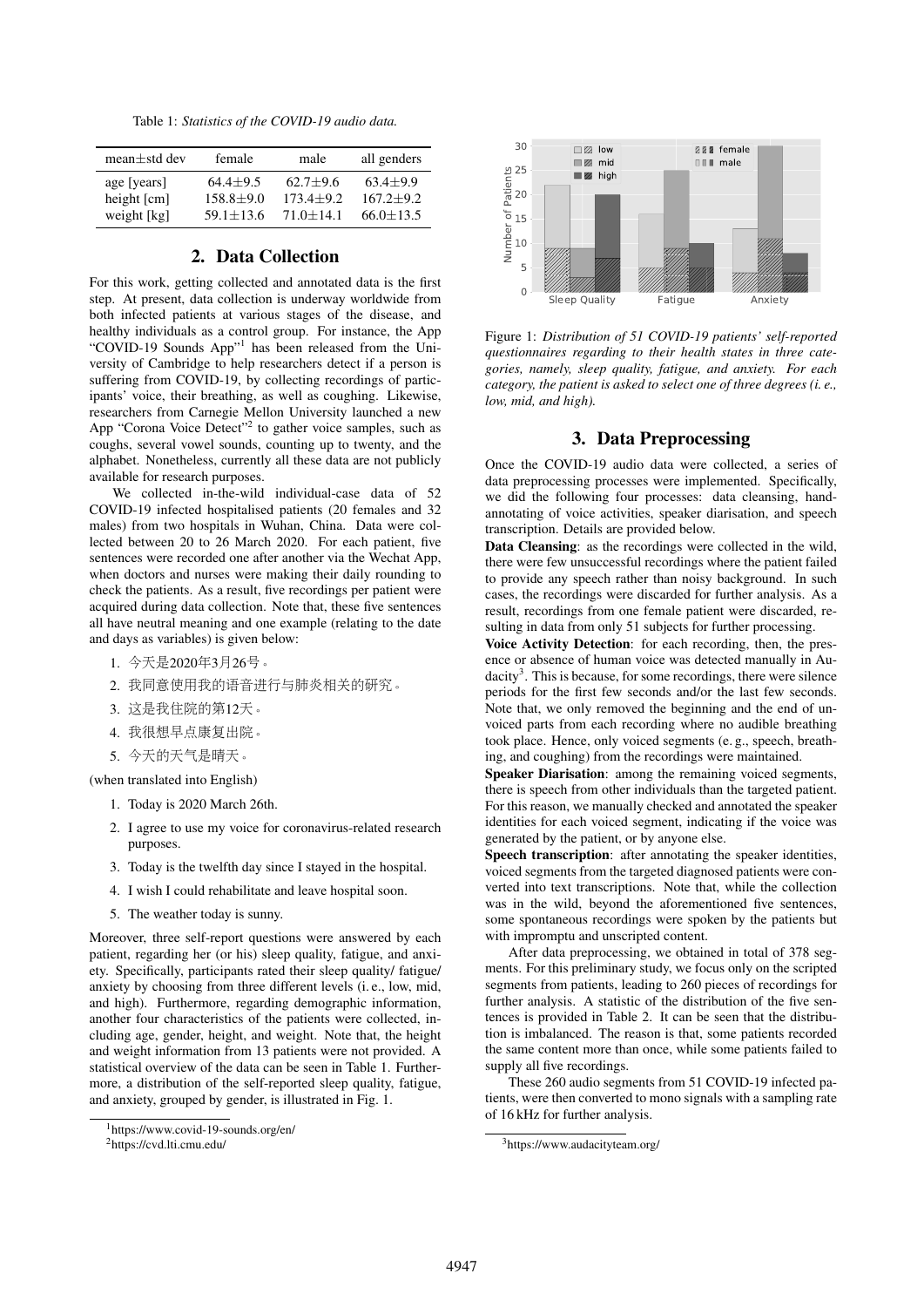Table 2: *Distribution of the five targeted sentences collected from 51 COVID-19 diagnosed patients.*

| sentence |  |  |  |
|----------|--|--|--|
|          |  |  |  |

# 4. Experiments and Results

In this section, we detail out the experiments that were exectued to verify the feasibility of audio-only-based COVID-19 patient state assessment. More specifically, we first describe the experimental setups including the applied acoustic feature sets as well as related evaluation strategies. Afterwards, we elaborate on the experiment performance for COVID-19 severity estimation, as well as prediction performance of three COVID-19 patient selfreported status attributes, namely, sleep quality, fatigue, and anxiety degrees. Last, we discuss the limitation of the current study, and provide future work plans and directions.

#### 4.1. Feature Extraction

Two established acoustic feature sets were considered in this study, namely, the Computational Paralinguistics Challenge (COMPARE) set and the extended Geneva Minimalistic Acoustic Parameter Set (eGeMAPS). Specifically, these feature sets were extracted with the openSMILE toolkit [15].

The COMPARE feature set is a large-scale brute-force set utilised in the series of INTERSPEECH Computational Paralinguistics Challenges since 2013 [16, 17]. It contains 6 373 static features by computing various statistical functionals over 65 low-level descriptor (LLD) contours [16]. These LLDs consist of spectral (relative spectra auditory bands 1-26, spectral energy, spectral slope, spectral sharpness, spectral centroid, etc.), cepstral (Mel frequency cepstral coefficient 1-14), prosodic (loudness, root mean square energy, zero-crossing rate,  $F_0$  via subharmonic summation, etc.), and voice quality features (probability of voicing, jitter, shimmer and harmonics-to-noise ratio). For more details, the reader is referred to [16].

Different from the large-scale COMPARE set, the other feature set applied in this work, eGeMAPS, is considerably smaller. It consists of only 88 features derived from 25 LLDs. Particularly, these features were chosen concerning their capabilities to describe affective physiological changes in voice production. For more details about these features, please refer to [18].

#### 4.2. Evaluation Strategy

In this work, we carried out four audio-based classification tasks. First, we performed COVID-19 severity estimation based on the number of days of the hospitalisation. The hypothesis is that, a COVID-19 patient is generally very sick at the early stage of the hospitalisation, and then recovers step by step. As a consequence, the patients were approximately grouped into three categories, i. e., the high-severity stage for the first 25 days, the mid-severity stage between 25 and 50 days, and the low-severity stage after 50 days. Besides, further three classification tasks considered in this study are to predict the self-reported sleep quality, fatigue, and anxiety levels of COVID-19 patients, the potential of which has been spotted in [14].

For these classification tasks, we implemented Support Vector Machines (SVMs) with a linear kernel function as the classifiers for all experiments, due to its widespread usage and appealing performance achieved in intelligent speech analy-

Table 3: *Performance in terms of unweighted average recall (UAR), accuracy (WAR), and F1-score for three-class COVID-19 severity classification. The complexities* C*s that achieved the best performance are reported as well. Note: chance level is* .33 *for UAR.*

| <b>Feature</b> | $\epsilon$ | I JA R | WA R | F1  |
|----------------|------------|--------|------|-----|
| eGeMAPS        | $10^{-6}$  | .67    | .69  | .65 |
| <b>ComPARE</b> | $10^{-6}$  | .68    | -69  | .66 |

sis [19, 20]. Specifically, a series of complexity constants C were evaluated in  $[10^{-7}, 10^{-6}, \dots, 10^{-1}, 10^{0}]$ . Further, to deal with the imbalanced data during training, a class weighting strategy was employed to automatically adjust the  $C$  values in proportion to the importance of each class. The SVMs were implemented in Python based on the scikit-learn library.

Moreover, for all experiments in this study, Leave-One-Subject-Out (LOSO) cross-validation evaluations were carried out to satisfy the speaker independence evaluation constraint. In this context, all the 260 instances were divided into 51 speakerindependent folds, with each fold containing only instances from one patient. With the LOSO evaluation scheme, one of the 51 folds was used as the test set and the other folds were put together to form a training set to train an SVM model. Then, this process was repeated 51 times until all folds were utilised as the test set. Note that, for each folder, an on-line standardisation was applied to the test set by using the means and variations of the respective training partition.

Then, the average performance was computed over the predictions of all instances. In this work, we utilise three most frequently-used measures, i. e., Unweighted Average Recall (UAR), the overall accuracy (also known as Weighted Average Recall or WAR), and the F1 Score (also known as F-score or F-measure) that is the harmonic mean of precision and recall.

#### 4.3. Severity Estimation

In Table 3, we report the performance of the best SVM models for the two selected feature sets, respectively. In particular, the best model was chosen from varied SVMs with different C values based on UAR. It can be seen that, the large feature set, ComPARE, performs slightly better than eGeMAPS for the severity estimation, achieving .68 UAR, .69 accuracy, and .66 F1-score. Moreover, we further inspect the audio recordings from patients with varied severity levels. An illustration is given in Fig. 2. In particular, three recordings were taken from three different patients, who were asked to say the same content. The first patient failed to produce the sentence due to his severe symptoms. The second sample is from a female patient. She successfully spoke the whole content following the given template, however, had to pause several times to take a heavy breath before carrying on with the remaining content. In contrast, the third patient managed to generate the same recording more clearly and fluently.

#### 4.4. Sleep Quality, Fatigue, and Anxiety Prediction

Considering audio-based sleep quality, fatigue, and anxiety estimation, we further trained SVM models for each task separately. Corresponding results are shown in Table 4, where the performance of the best models for each task and each feature set are provided. Similarly, the best performance was taken where the highest UAR was obtained, and performance in terms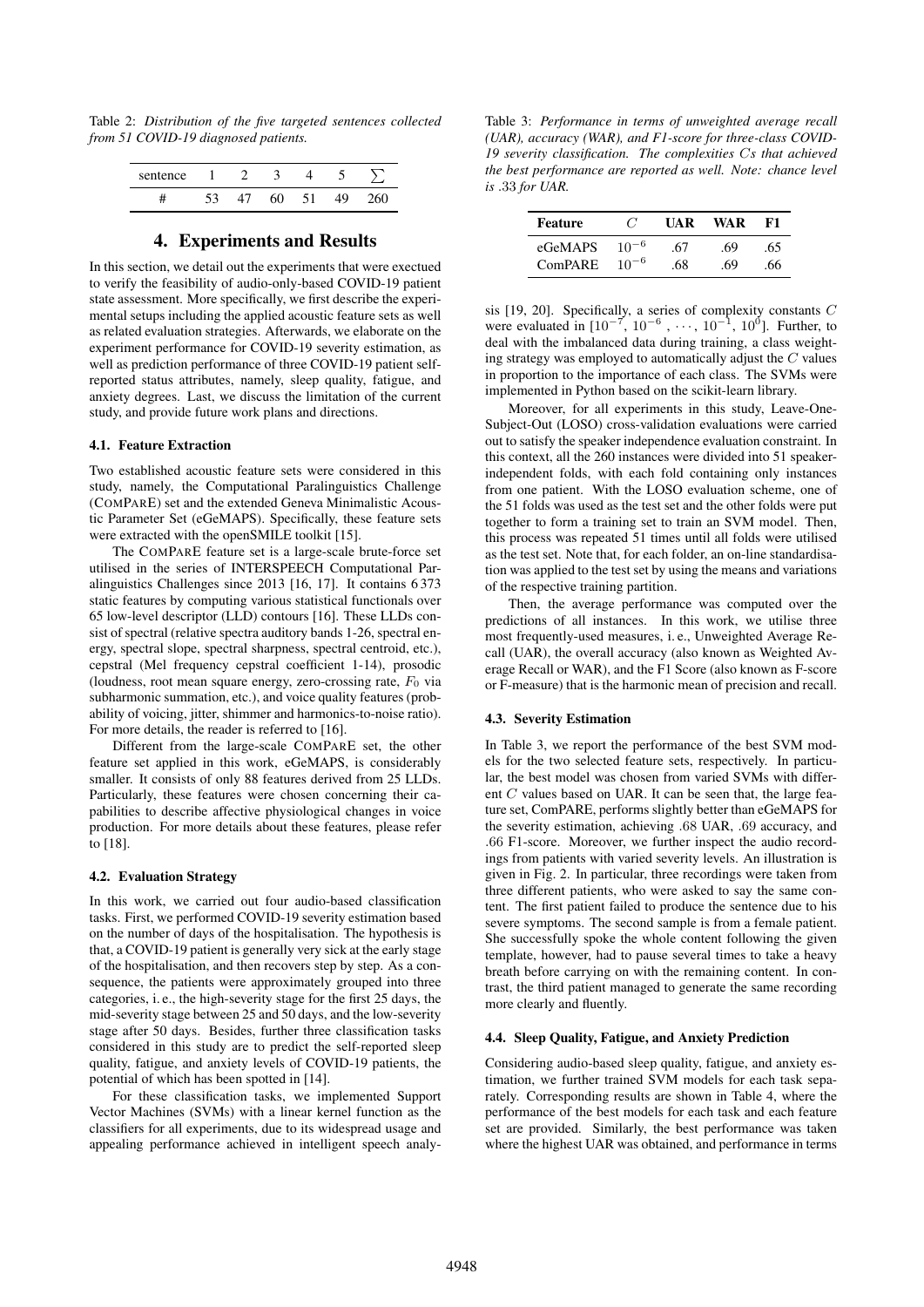

Figure 2: *Illustration of the spectrograms from recordings by COVID-19 diagnosed patients with high (top), mid (middle), and low (bottom) severity degrees. All were requested to speak the same content, i. e., the second sentence in the template (cf. Section 2).*

of accuracy and F1-score is given. When comparing the three tasks, the best performance is achieved for sleep quality classification, reaching up to .61 UAR. Then, for anxiety prediction, a UAR of .56 is attained. When it comes to fatigue prediction, the best performance of UAR is only .46, which is, however, above chance level (.33 for three-class classification).

Further, when comparing two selected feature sets, the compact eGeMAPS set consistently outperforms the large-scale ComPARE feature set. On the one hand, these results reveal the effectiveness of the eGeMAPS set for audio-based sleep quality, fatigue, and anxiety detection. On the other hand, the inferior performance based on ComPARE might be due to the low number of training samples.

#### 4.5. Discussion

In this preliminary study, experiments were carried out based on speech recordings from COVID-19 infected and hospitalised patients. The results have demonstrated the feasibility and effectiveness of audio-only-based COVID-19 analysis, specifically in estimating the severity level of the disease, and in predicting the health and wellbeing status of patients including sleep quality, fatigue, and anxiety. Nonetheless, there are still many ways to extend the present study for further development.

First, due to time limitation, the collected data set is relatively small, and lacks control group data from both healthy subjects and patients with other respiratory diseases. These data collections are still in progress for more comprehensive analysis in the future. In addition, AI techniques can be considered to tackle the data scarcity issue, such as data augmentation via generative adversarial networks [21, 22, 23]. Given more data, the performance of our models is expected to be further improved and more robust.

Second, only functional features computed over whole segments were investigated. However, abnormal respiratory symptoms might be instantaneous and occur only in a short period of time. In this context, analysing low-level features in successive frames with sequential modelling might bring further performance improvement. Moreover, in addition to conventional handcrafted features, deep representation learning algorithms might be explored to learn representative and salient data-driven features for COVID-19 related tasks. These include deep latent representation learning [24], self-supervised learning [25], and transfer learning [26] to name but a few.

Further, in this study, the severity estimation based on days in hospitalisation is in a rough fashion, as we are in lack of other

Table 4: *Performance in terms of unweighted average recall (UAR), accuracy (WAR), and F1-score for three three-class COVID-19 patient state tasks, i. e., sleep (quality), fatigue, and anxiety predictions. The SVM complexities* C *that achieved the best performance are further given. Note: chance level is* .33 *for UAR.*

| <b>Task</b> | <b>Feature</b> | C         | UAR | WA R | F1  |
|-------------|----------------|-----------|-----|------|-----|
| sleep       | eGeMAPS        | $10^{-4}$ | .61 | .57  | .55 |
| sleep       | ComPARE        | $10^{-6}$ | .49 | .39  | .37 |
| fatigue     | eGeMAPS        | $10^{-6}$ | .46 | .50  | .42 |
| fatigue     | ComPARE        | $10^{-6}$ | 42  | .44  | .39 |
| anxiety     | eGeMAPS        | $10^{-3}$ | .56 | .50  | .49 |
| anxiety     | ComPARE        | $10^{-5}$ | .53 | .52  | .49 |

information regarding the patients' health states. Similarly, the self-reported questionnaires about the patients' conditions are rather subjective, as they could have different principles and perception. If clinical examinations and reports of the patients are provided such as CT scans of their lungs [27, 28, 29], more objective and accurate labels could be attained.

Last but not least, in this paper, SVMs were separately trained to estimate four tasks. Considering the potential correlation between the severity of the disease, and the patient's sleep quality (or mood), a multi-task learning model might help effectively exploit the mutually dependent information from these tasks [30, 31].

## 5. Conclusion

At the time of writing this paper, the world has reported a total of 3 020 117 confirmed COVID-19 cases and 209 799 fatalities, according to a dashboard developed and maintained by the Johns Hopkins University<sup>4</sup>. To leverage the potential of computer audition to fight against this global health crisis, for the first time, experiments have been performed based on the speech of 51 COVID-19 infected and hospitalised patients from China. In particular, audio-based models have been constructed and assessed to predict the severity of the disease, as well as health and wellbeing-relevant mental states of the patients including sleep quality, fatigue, and anxiety. Experimental results have shown the great potential of exploiting audio analysis in the fight against COVID-19 spread.

In the future, we will continue the data collection process as well as collecting relevant clinical reports for a comprehensive understanding of the patient state. In addition, we attempt to introduce interpretable models and techniques to make the predictions more traceable, transparent, and trustworthy [32].

# 6. Acknowledgements

We express our deepest sorrow for those who left us due to COVID-19; they are lives, not numbers. We further express our highest gratitude and respect to the clinicians and scientists, and anyone else these days helping to fight against COVID-19, and at the same time help us maintain our daily lives. This work was partially supported by the Zhejiang Lab's International Talent Fund for Young Professionals (Project HANAMI), P. R. China, the JSPS Postdoctoral Fellowship for Research in Japan (ID No. P19081) from the Japan Society for the Promotion of Science (JSPS), Japan, and the Grants-in-Aid for Scientific Research (No. 19F19081 and No. 17H00878) from the Ministry of Education, Culture, Sports, Science and Technology (MEXT), Japan.

<sup>4</sup>https://coronavirus.jhu.edu/map.html